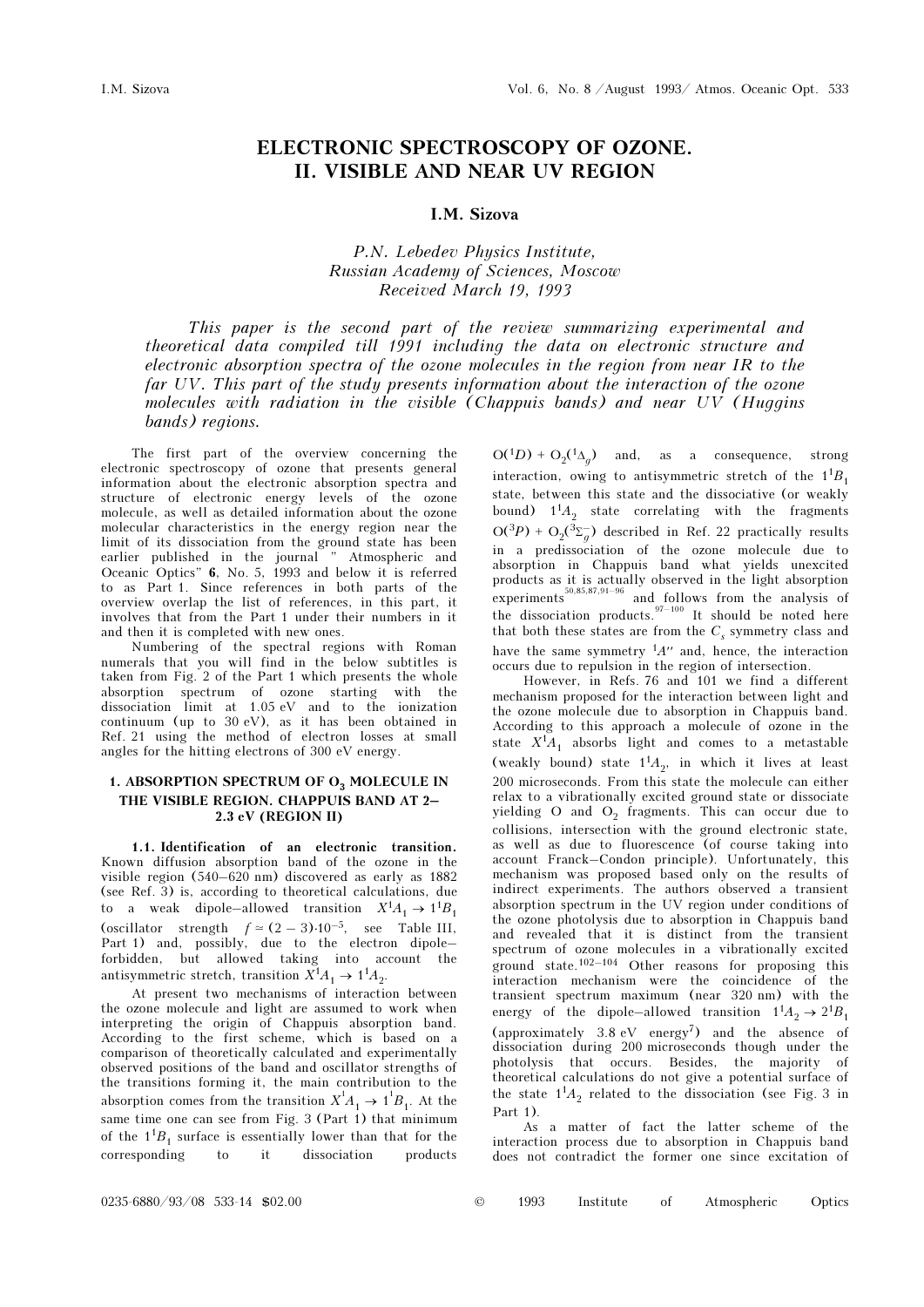$1<sup>1</sup>A<sub>2</sub>$  state can take place not directly from the  $X<sup>1</sup>A<sub>1</sub>$  state but via  $1^{1}B_{1}$  state owing to the interaction between the surfaces  $1^1B_1$  and  $1^1A_2$ , as was mentioned above. Time characteristics of the absorption process, of the transition between the potential surfaces, and of the  $O_3$  molecule decay and/or relaxation into the ground state are the factors that determine an actual path of the process. Therefore, the final decision on choosing the model can be done only based on additional investigations of time characteristics of the dissociation due to absorption in Chappuis band and of the fluorescence, as it was done for the case of Hartley absorption band in the UV. More accurate (compared to already achieved precision) determination of the quantum yield of the dissociation is also needed.

A little bit different point of view on the transition path has been recently presented in Refs. 50 and 66. It is based on the observations of two different structures in Chappuis absorption band. The authors of Ref. 66 have measured the ozone absorption spectrum not only in the gas phase but also in a solution of ozone in  $\text{CCl}_4$  at room<br>temperature in its colution in liquid  $\text{C}$  at 77 K, and in temperature, in its solution in liquid  $O_2$  at 77 K, and in solid phase again  $(film)$ solid phase ozone (film).

From the analysis of the spectrum shift, its broadening, variation of the ratio of the absorption cross sections in different spectral regions, and taking into account small value of the oscillator strength ( $f \approx 3.2 \cdot 10^{-7}$ ) <sup>5</sup>) the authors arrived at a conclusion that most probable explanation of Chappuis band origin is a simultaneous transition into two states that, by their energies, are close to degeneration. One of these states which determines the basic profile of the band is, in the authors opinion, the above mentioned state  $1^1A_2$  while another one being presumably either  $1<sup>3</sup>A<sub>2</sub>$  or  $1<sup>3</sup>B<sub>2</sub>$ . Such a transition scheme well agrees with the transformations of the absorption spectrum due to the solvents surroundings and with that observed in solid phase. However, analysis of the transformations is rather qualitative and therefore it can not be considered rigorous.

A quantitative grounding for the dual transition (or to say strictly of at least dual transition) model of Chappuis absorption band formation was obtained by Anderson and  $co$ –workers<sup>50</sup> from a comparative analysis of the absorption spectra of  ${}^{16}O_3$  and  ${}^{18}O_3$  ozone isotopes. Earlier49 the same group had similarly investigated Wulf absorption bands that border upon the long wave side of Chappuis band and determined the adiabatic energy of the  $1<sup>1</sup>A<sub>2</sub>$  surface assuming the Wulf bands to be due to the transition  $X^1A_1 \rightarrow 1^1A_2$  (for more detail see Part 1). Now, in Ref. 50 they show that Chappuis band is due to a transition at least into two strongly overlapping electronic states. One of them, the upper state that determines the major portion of the observed spectrum, is  $1^{1}B_{1}$  state with the adiabatic energy of 16500 cm<sup>-1</sup> (2.05 eV), which earlier has already been related to Chappuis band. Since angles of the states  $X^1A_1$  and  $1^1B_1$ are close and because of a strong distinction in the bond lengths of these states (see Table II in Part 1) the structure of this transition is basically a simple progression in the mode  $v_1$ . According to Ref. 50 this progression is  $X^1A_1(000) \to 1^1B_1(v'_1, v'_2 = 2.0)$  with  $\omega'_1$  $\simeq$  1210 cm<sup>-1</sup> and  $\omega'_2 \simeq 640$  cm<sup>-1</sup> and  $v'_2 = 2$  in contrast to earlier (Wulf) assumed  $v'_2 = 0$ .

The second electronic state that contributes to Chappuis band formation has, according to Ref. 50, the adiabatic energy of  $15750 \text{ cm}^{-1}$  (1.95 eV) what is only 750 cm<sup>-1</sup> lower than that of the state  $1^1B_1$ . This energy level is attributed in Ref. 50 to one of two triplet states:  $2^{3}B_{2}$  and  $1^{3}B_{1}$ . Presumably this state is  $2^{3}B_{2}$ . This state is responsible for the band near  $17414 \text{ cm}^{-1}$  and most likely for the specific features of the absorption spectrum in the condensed phase observed in Ref. 66.

Thus, the model by Anderson<sup>50</sup> is close to that proposed by Vaida and co–workers.<sup>66</sup> The main distinction between these models is that, according to the former one, the main portion of the spectrum is attributed to the transition  $X^1A_1 \rightarrow 1^1B_1$  while in Ref. 66 the transition  $X^1A_1 \rightarrow 1^1A_2$  is assumed to be responsible for it. Moreover, the authors of Ref. 50 do not exclude that  $1<sup>1</sup>A<sub>2</sub>$  state also plays a certain role in the formation of Chappuis absorption band. They do so first of all because the Wulf bands<sup>66</sup> ( $X^1A_1 \rightarrow 1^1A_2$ ) that border upon the red side of Chappuis band partially disturb its wing and, second, because the products,  $O + O_2$ , produced as a a second, of light absorption in Chapmin hard, are in the result of light absorption in Chappuis band, are in the ground states (see below for more detail). The state  $1^{1}A_{2}$ correlates with these states of the fragments and is a dissociative state of the ozone molecule while the state  $1<sup>1</sup>B<sub>1</sub>$  correlates with the states of excited products  $O(1D) + O_2(1\Delta_g)$  and it is a bound state. This means that<br>at some moment ofter the electrical of a light system at some moment after the absorption of a light quantum (or during this process) there must occur an internal transition from  $1^1B_1$  state to the state of the products  $O + O_2$ , possibly into  $1^1A_2$  state.<br>The latter feet is partially as

The latter fact is partially analogous to the situation with Hartley band though there are two essential distinctions between them. Therefore it should be thoroughly investigated. The first distinction is in the fact that absorption of light in Hartley band can result in the molecule dissociation through two dissociation channels (for more detail see the below Sections of this overview) while in the case of absorption within Chappuis band only one channel works and, moreover, it should yield only unexcited dissociation products. The second distinction is as follows. The authors of Ref. 50 carried out the Fourier spectral analysis of Chappuis band similar to that undertaken in order to elucidate the origin of small peaks in Hartley absorption band. Such an analysis showed that Chappuis band has much simpler and more distinct structure than Hartley band what is indicative of much simpler structure of the upper surfaces of the transition forming it. It is especially interesting, in this connection, to make analysis of both these bands in parallel using similar techniques. As a matter of fact, such a work is being done, for example by Valentini and his co–workers, when studying the photolysis products (see below).

In a recent paper by Banichevich<sup>136</sup> it was proposed one more and better grounded version of a dual transition model of Chappuis band formation. In contrast to models from Refs. 50 and 66 this one does not involve triplet states while uniting two basic single transition models, that means it assumes the formation of Chappuis band to be due to simultaneous transition into  $1^1A_2$  and  $1^1B_1$ states. When making *ab initio* calculations $41,136$  of the potential surfaces of  $1^1A_2$  and  $1^1B_1$  states in  $C_{2v}$  and  $C_s$ symmetries the authors confirmed (as it was shown in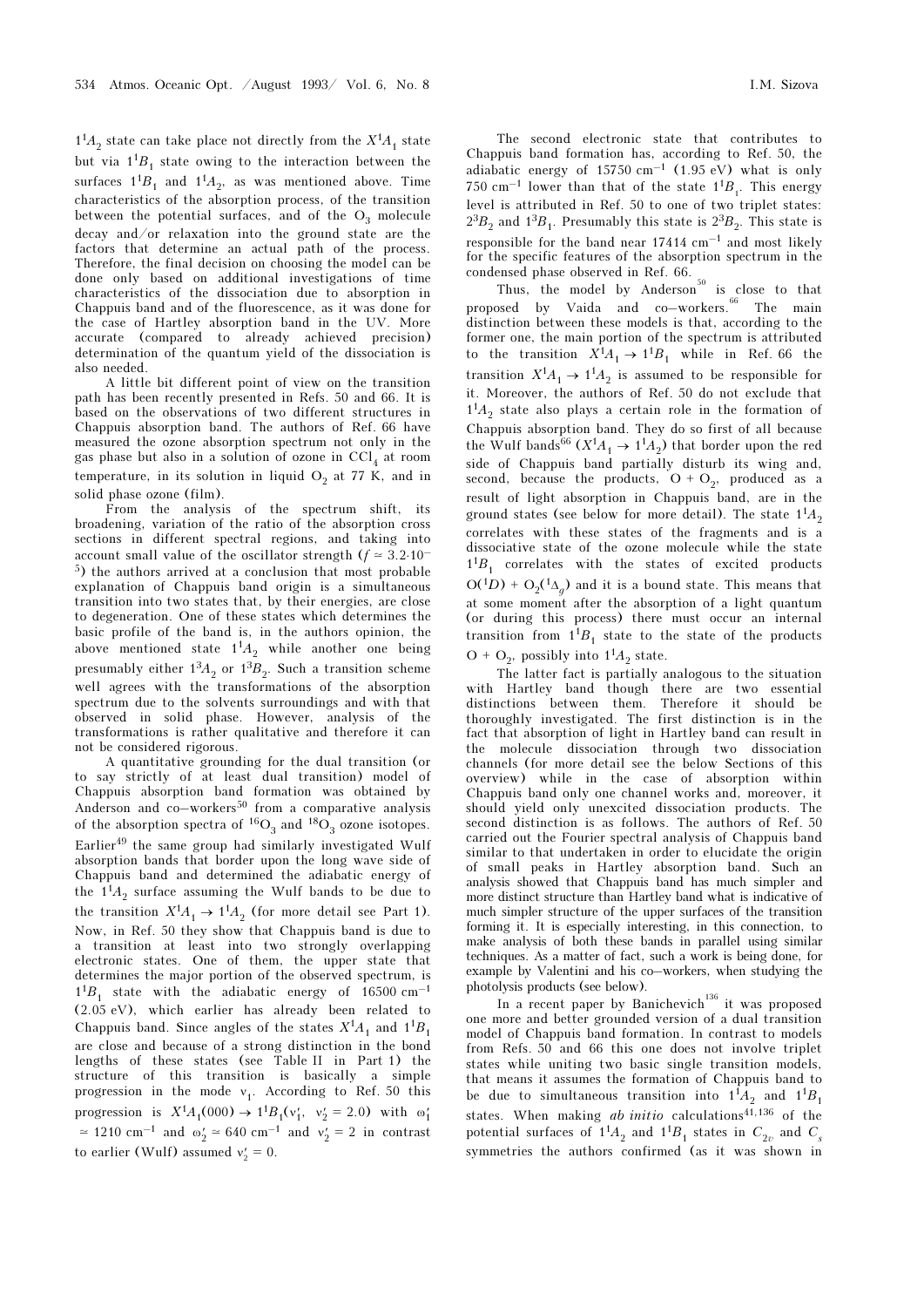Ref. 22) that in the dissociation geometry  $C<sub>s</sub>$  the states  $1^{1}A_2$  and  $1^{1}B_1$ , being the states of the same symmetry class  $1<sup>1</sup>A''$ , intersect and repel thus forming the states  $C<sup>1</sup>A''$  and  $D<sup>1</sup>A''$ . Transitions into both these states from  $X^1A_2$  state are dipole–allowed since they are linear combinations of  $1^1A_2$  and  $1^1B_1$  states. Under vertical excitation  $1^1B_1$  state is lower than  $1^1A_2$  (2.10 and 2.16 eV energies, respectively) while positions of their potential minima, also belonging to the symmetry class  $C_{2v}$  are in<br>the appealte area (1.82 and 1.44 eV). The interception of the opposite order (1.82 and 1.44 eV). The intersection of  $1<sup>1</sup>A<sub>2</sub>$  and  $1<sup>1</sup>B<sub>1</sub>$  states occurs just in the Franck–Condon region (F–C). The lower of thus formed states,  $C<sup>1</sup>A''$ , is a repulsive state in the F–C region, it correlates with unexcited dissociation products and reaches its minimum out of the F–C region near the bending angle  $\theta = 100^{\circ}$ . Just this state determines the main features of Chappuis band profile and states of the photodissociation products. The second state,  $D^1A''$ , is a bound state in the F–C region (geometry of its minimum is close to that of  $X^1A_1$  state). This state correlates with the excited products. Transition to this state determines the vibrational structure in the short–wave portion of the band. Moreover, because of noticeable instability in the dipole moments of the transitions  $X^1A_1 \rightarrow C^1A''$  and  $X \rightarrow D$  (also calculated *ab initio* in Ref. 136) the maximum of the band has two peaks corresponding to the transitions to states  $v'_1 = 2$  and 3 while the transitions to states  $v'_1 = 1$  and 2 contribute to the long–<br>wave parties of the hard though not distinctly visible expired wave portion of the band though not distinctly visible against the background of the main band profile because of their low

intensity. By taking one–dimensional section of the potential surfaces of  $C^1A''$  and  $D^1A''$  states in the  $C_s$ symmetry the authors of Ref. 136 have calculated Chappuis band assuming that light absorption in C and D states occurs independently. As a result, they managed to reconstruct all peculiarities of the band very well. The remaining disagreements (mainly, general shift and difference in the widths of the basic band profile) are most likely due to a displacement of the potential surfaces relative to zero, inaccurate setting of their slopes in the F–C region, as well as due to certain simplifications used (ignorance of the temperature finiteness, interaction between C and D states, the vibrations and rotations bonding, 3–D character of motion, etc). In addition, it is shown in Ref. 136 that the longer wave Wulf bands usually assigned to the transition  $X^1A_1 \rightarrow 1^1A_2$  (see Part 1) and temperature dependences of their intensities are quite well described within the frameworks of the transition  $X^1A_1 \rightarrow C^1A''$  near its minimum. Further validation of this model needs for a thorough experimental studies of the states of dissociation fragments produced due to absorption in Chappuis band and for measurements of absorption in the region between Chappuis and Huggins bands (see below). Calculations of three dimensional cross sections are also desirable.

1.2. Absorption cross sections. Detailed experimental studies of the ozone absorption spectrum in Chappuis band were being permanently carried out during last 50 years. Basic results of these studies are shown in Fig. 1 and listed in Table I, which summarizes all experimental data on the ozone absorption cross sections in the UV and visible regions.



FIG. 1. The absorption spectrum in Chappuis band at room temperature: 300 K, 1953 (Ref. 87 and 91) (dots); 291 K, 1952/53 (Ref. 92 and 93) (solid line); 294 K, 1961 (Ref. 94) (crosses); 303 K, 1968 (Ref. 85) (dashed line); and, 230 and 299 K, 1990 (Ref. 96) (dashed–dotted line).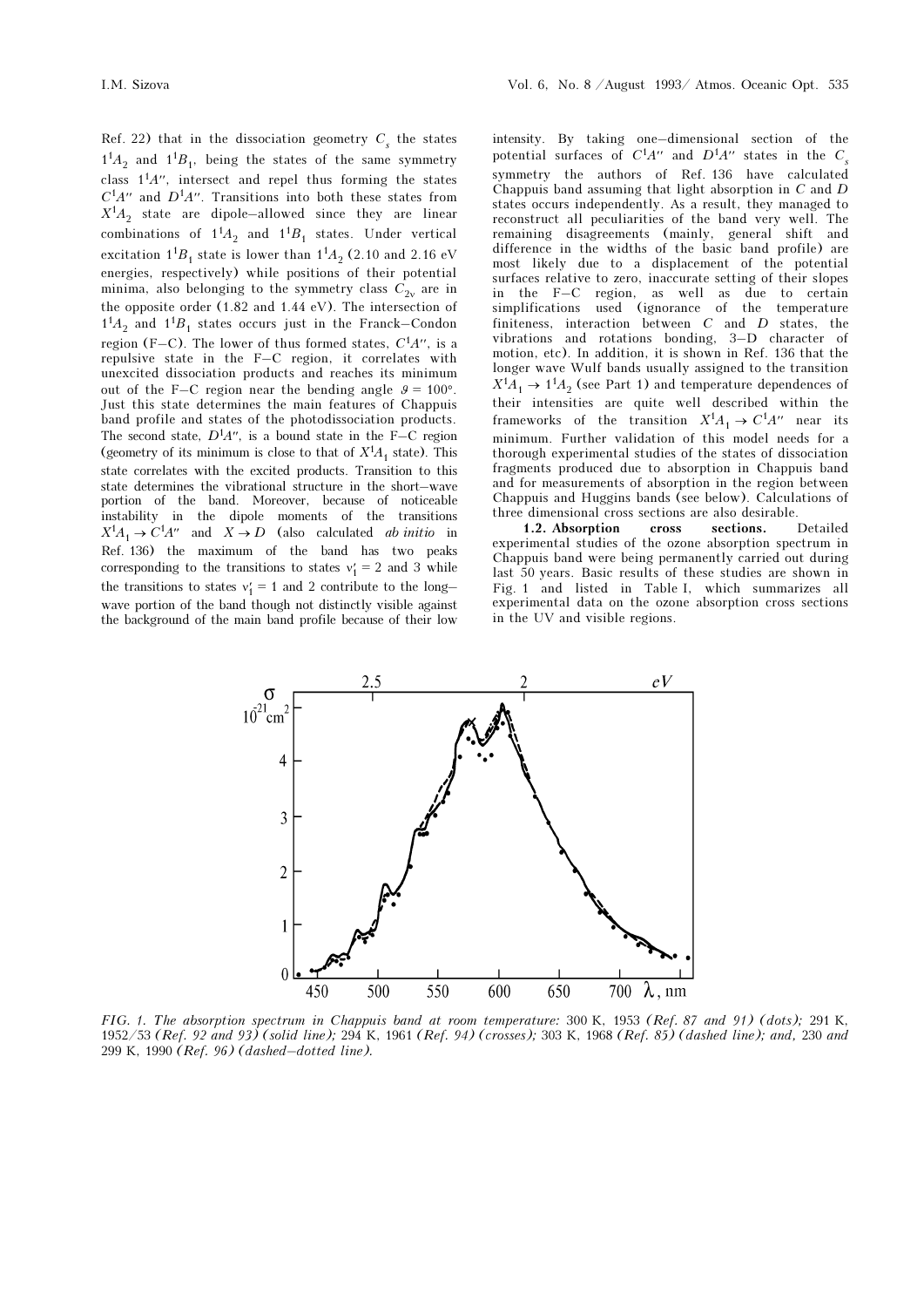## TABLE I..

| Authors, year, references,                                                                                                                                     | Light source                                                                                                                              | Spectral                                                                                                                            | Spectral                                                                                 | $T$ , K                                                                                                                                                                        | Error in cross                                                                               |
|----------------------------------------------------------------------------------------------------------------------------------------------------------------|-------------------------------------------------------------------------------------------------------------------------------------------|-------------------------------------------------------------------------------------------------------------------------------------|------------------------------------------------------------------------------------------|--------------------------------------------------------------------------------------------------------------------------------------------------------------------------------|----------------------------------------------------------------------------------------------|
| remarks                                                                                                                                                        |                                                                                                                                           | region $\lambda$ , nm                                                                                                               | resolution $\pm \Delta \lambda$ ,<br>nm                                                  |                                                                                                                                                                                | section value, %                                                                             |
| 1                                                                                                                                                              | $\overline{2}$                                                                                                                            | 3                                                                                                                                   | $\overline{4}$                                                                           | 5                                                                                                                                                                              | 6                                                                                            |
| Vigroux,<br>1952-1953, Refs. 92 and 93<br>Only qualitative view of the<br>spectrum<br>and<br>extrema<br>positions are presented at<br>$\lambda = 365 - 385$ nm | lamp: continuous<br>spectrum<br>separate lines                                                                                            | $230 - 245$<br>$245 - 313$<br>$313 - 340$<br>$340 - 346$<br>$346 - 365$<br>$365 - 385$<br>$407 - 483$<br>$483 - 530$<br>$530 - 650$ |                                                                                          | 291<br>181; 198; 214<br>229; 243; 291<br>181; 198; 214<br>229; 243; 291<br>323; 358; 393<br>291; 323; 358<br>393<br>291<br>291<br>291<br>181; 291<br>181; 291; 323<br>358; 393 |                                                                                              |
| Inn, Tanaka,                                                                                                                                                   | lamp: continuous                                                                                                                          | $650 - 740$<br>$200 - 352$                                                                                                          | $\mathbf{1}$                                                                             | 291<br>300                                                                                                                                                                     | $\sqrt{5}$                                                                                   |
| 1953, Refs. 87 and 91                                                                                                                                          | spectrum                                                                                                                                  | $434 - 756$                                                                                                                         | $\mathbf{1}$                                                                             | 300                                                                                                                                                                            | $\sqrt{5}$                                                                                   |
| Tanaka, Inn, Watanabe<br>1953-1956, Refs. 88 and 105<br>Only plots of cross sections<br>are presented                                                          |                                                                                                                                           | $105 - 220$                                                                                                                         |                                                                                          | $\sim 298$                                                                                                                                                                     | 10                                                                                           |
| Ogawa, Cook, 1958, Ref. 106                                                                                                                                    | lamp:<br>discrete spectrum                                                                                                                | $52 - 135$                                                                                                                          |                                                                                          | $\sim 298$                                                                                                                                                                     | ~< 20                                                                                        |
| Hearn, 1961, Ref. 94                                                                                                                                           | mercury lines                                                                                                                             | 253.65<br>289.36<br>296.73<br>302.15<br>334.15<br>576.96                                                                            | $\simeq 0.09$<br>$\leq 0.01$<br>$\leq 0.01$<br>$\leq 0.01$<br>$\leq 0.01$<br>$\leq 0.01$ | 295<br>292<br>295<br>293<br>293<br>294                                                                                                                                         | $\simeq 2.5$<br>$\simeq 2.5$<br>$\simeq 2.5$<br>$\simeq 2.5$<br>$\simeq 2.5$<br>$\simeq 2.5$ |
| Jones, Davidson,<br>1962, Ref. 107]<br>Only plots of relative cross<br>sections are presented except                                                           |                                                                                                                                           | 248.5<br>297.5                                                                                                                      |                                                                                          | $300 - 900$<br>$300 - 900$                                                                                                                                                     | $\sim 2$<br>$\sim$ 2                                                                         |
| for $T = 298$ K                                                                                                                                                |                                                                                                                                           |                                                                                                                                     |                                                                                          |                                                                                                                                                                                |                                                                                              |
| DeMore, Raper,<br>1964, Ref. 108                                                                                                                               | lamp: continuous<br>spectrum                                                                                                              | $200 - 310$                                                                                                                         | 0.2                                                                                      | $77.4$ -liquid<br>nitrogen; 87.5-<br>liquid Ar; 81.5-<br>liquid CO; $\sim$ 300                                                                                                 | $\overline{4}$                                                                               |
| Griggs, 1968, Ref. 85<br>Only the figures of cross<br>sections are presented                                                                                   | lamp: continuous<br>spectrum                                                                                                              | $200 - 850$                                                                                                                         | $UV - 0.2$ nm;<br>visible $-1.5$ nm                                                      | ~103                                                                                                                                                                           | $\leq$ 1.5 for 200–<br>300 nm; up to 6<br>for $\lambda > 300$ nm                             |
| Simons, Paur, Webster,<br>1973, Ref. 109<br>Only plots of cross sections<br>at $T = 300$ and 195 K are<br>presented                                            |                                                                                                                                           | $200 - 370$                                                                                                                         |                                                                                          | 195; 300; 333                                                                                                                                                                  |                                                                                              |
| Celotta, Mielczarek, Kuyatt,<br>1974, Ref. 21<br>Only plots of cross sections<br>are presented                                                                 | Spectrum of losses of<br>high energy electrons at<br>scattering at small<br>angles (dipole-allowed<br>transitions)                        | $40 - 1244$                                                                                                                         | $\sim 0.035 \text{ eV}$                                                                  | ~298                                                                                                                                                                           |                                                                                              |
| Swanson, Celotta,<br>1975, Ref. 68<br>Only plots of cross sections<br>are presented                                                                            | Spectrum of losses of<br>electrons with near<br>threshold energies at<br>scattering at large<br>angles (dipole-<br>forbidden transitions) | $550 - 950$                                                                                                                         |                                                                                          | ~298                                                                                                                                                                           |                                                                                              |
| Moortgat, Warneck, 1975,<br>Ref. 110                                                                                                                           | xenon lamp: continuous<br>spectrum                                                                                                        | $297.5 - 330$                                                                                                                       | 0.3                                                                                      | 298                                                                                                                                                                            |                                                                                              |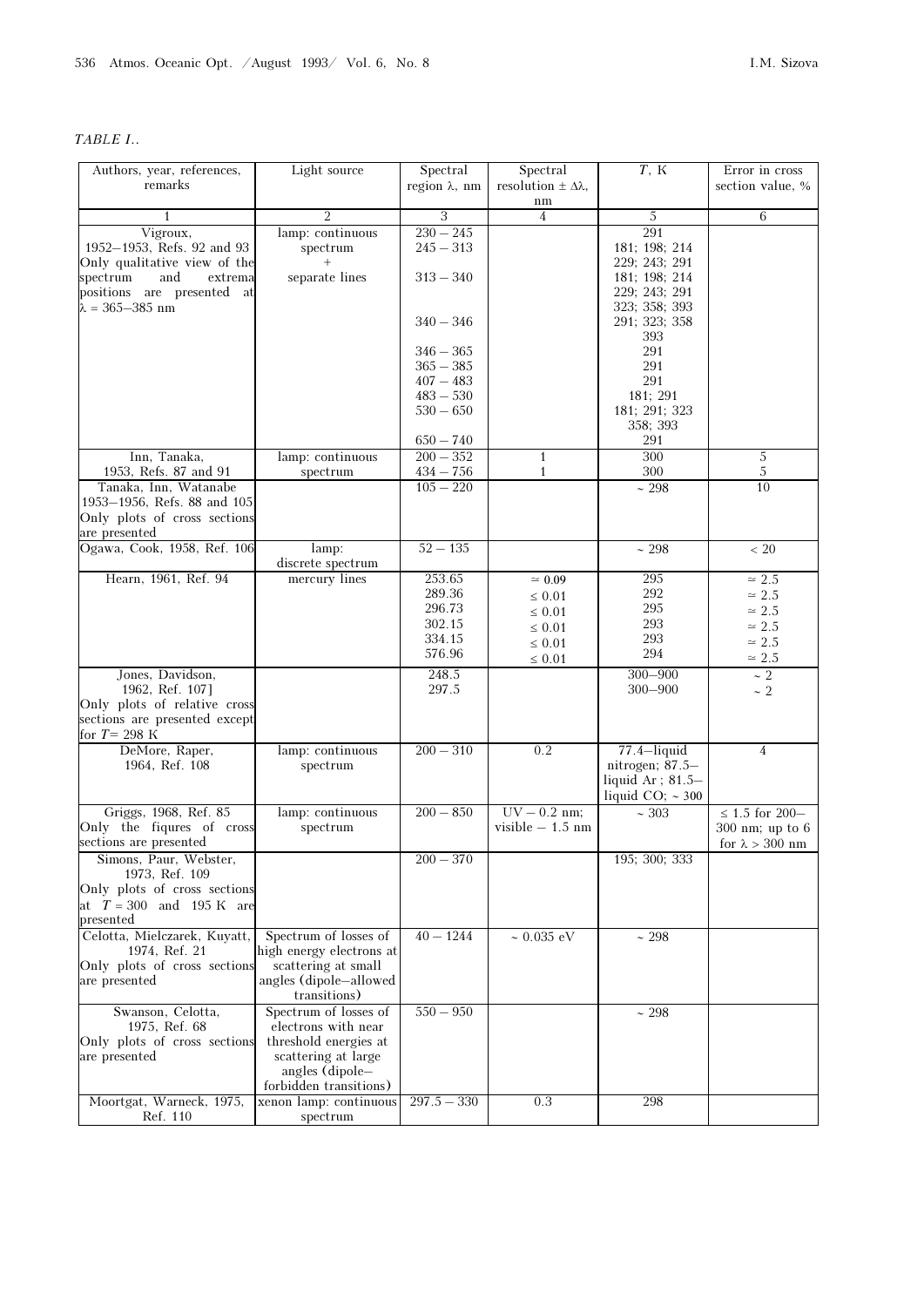### TABLE I continued.

|                                                                                  | $\overline{2}$        | $\sqrt{3}$       | $\overline{4}$                 | 5             | 6                 |
|----------------------------------------------------------------------------------|-----------------------|------------------|--------------------------------|---------------|-------------------|
| Hanvey, McGrath, 1975,                                                           | quartz-iodine lamp    | 220; 230         |                                | $295 - 373$   |                   |
| Ref. 111                                                                         |                       | 240; 270         |                                |               |                   |
| Only plots of cross sections                                                     |                       | 290; 300         |                                |               |                   |
| are presented relative to                                                        |                       |                  |                                |               |                   |
| those at $T = 298$ K                                                             |                       |                  |                                |               |                   |
| Arnold, Comes, Moortgat,                                                         | hydrogen and mercury  | $295 - 320$      | 0.05                           | 298           | $\leq 1$          |
| 1977, Ref. 112                                                                   | lamps                 |                  |                                |               |                   |
| Fairchild, Lee, 978, Ref. 113                                                    |                       | $250 - 300$      |                                |               |                   |
| Katayama, 1979, Ref. 46                                                          | hydrogen lamp,        | $310 - 360$      | $\leq$ 7cm <sup>-1</sup> cold  | ~1298;        |                   |
| Analysis of the spectrum calibration on mercury<br>structure and isotopic effect | lines                 |                  | bands                          | 196           |                   |
| for ${}^{16}O_3$ and ${}^{18}O_3$ ; only plots                                   |                       |                  | $\leq 10$ cm <sup>-1</sup> hot | dry ice       |                   |
|                                                                                  |                       |                  | bands                          |               |                   |
| separate regions<br>оf<br>are<br>presented                                       |                       |                  |                                |               |                   |
| McDade, McGrath,                                                                 |                       | $250 - 350$      | $\overline{2}$                 | 293           |                   |
| 1980, Ref. 103                                                                   | xenon lamp            |                  |                                |               |                   |
| Only plots of cross sections                                                     |                       |                  |                                |               |                   |
| are presented                                                                    |                       |                  |                                |               |                   |
| Bass, Paur, 1981, Ref. 95                                                        |                       | $200 - 700$      | 0.025                          | $200 - 300$   | $\leq 2$          |
| Calibration by cross section                                                     |                       |                  |                                |               |                   |
| at $\lambda = 254$ nm from Ref. 94                                               |                       |                  |                                |               |                   |
| Astholz, Croce, Troe,                                                            | xenon lamp            | $210 - 325$      | $\sqrt{3}$                     | $300 - 1050$  |                   |
| 1982, Ref. 114                                                                   |                       |                  |                                |               |                   |
| Data at $T=300, 500, 720,$                                                       |                       |                  |                                |               |                   |
| and 900 K are presented                                                          |                       |                  |                                |               |                   |
| Freeman, Yoshino, Esmond,                                                        | xenon lamp: continuos | $240 - 350$      | 0.003                          | 195           | ~1                |
| Parkinson, 1984, Ref. 115                                                        | spectrum              |                  |                                |               |                   |
| Data on a magnetic tape;                                                         |                       |                  |                                |               |                   |
| only cross sections at 323–<br>327 nm and four of mercury                        |                       |                  |                                |               |                   |
| lines: 289, 297, 302, and                                                        |                       |                  |                                |               |                   |
| 334 nm are presented                                                             |                       |                  |                                |               |                   |
| Bass, Paur, 1981-1984,                                                           |                       | $245 - 350$      | 0.025                          | $200 - 300$   |                   |
| Ref. 117                                                                         |                       | through          |                                |               |                   |
| Calibration on cross sections                                                    |                       | $0.05$ nm        |                                |               |                   |
| at $\lambda = 254$ nm from Ref. 94                                               |                       |                  |                                |               |                   |
| Brion, Daumont, Malicet,                                                         | continuos spectrum    | 253.65           | ~10.012                        | 298           | $310 - 325$ nm: 2 |
| 1983–1985, Refs. 118–120                                                         |                       | 289.36           | ~10.012                        | 298           | $325 - 340$ nm: 4 |
|                                                                                  | mercury lines         | 296.73           | ~10.012                        | 298           | $340 - 350$ nm: 6 |
|                                                                                  |                       | 302.15           | ~10.012                        | 298           |                   |
|                                                                                  |                       | 334.15           | ~10.012                        | 298           |                   |
|                                                                                  |                       | $310 - 350$      | ~10.012                        | 223; 294      |                   |
| Brion, Daumont, Malicet,                                                         | five mercury lines    | 253.65           |                                | 298           |                   |
| Marche, 1985, Ref. 121                                                           |                       | 289.36           |                                | 298           |                   |
| Comparative analysis of all                                                      |                       | 296.73           |                                | 298           |                   |
| of the literature data for<br>mercury lines                                      |                       | 302.15           |                                | 298           |                   |
| Mauersberger,                                                                    | mercury line          | 334.15<br>253.65 |                                | 298<br>297.5  | 0.7               |
| Barnes, Hanson, Morton,                                                          |                       |                  |                                |               |                   |
| $1986 - 1987,$                                                                   |                       |                  |                                |               |                   |
| Refs. 122-123                                                                    |                       |                  |                                |               |                   |
| Molina, Molina, 1986,                                                            | deuterium lamp:       | $185 - 350$      | 0.07                           | $226 - 298$   | $\leq 1$          |
| Ref. 125                                                                         | continuos spectrum    | in every         |                                |               |                   |
| Only average data at $T=226$                                                     | + mercury lines       | $0.002$ nm       |                                |               |                   |
| and 298 K in every 0.5 nm                                                        |                       |                  |                                |               |                   |
| are presented                                                                    |                       |                  |                                |               |                   |
| Barnes, Mauersberger, 1987,<br>Ref. 124                                          | mercury lines         | 253.65           |                                | $195 - 351$   | 0.7               |
| Yoshino, Freeman, Esmond,                                                        | 13 mercury lines      | $238 - 335$      | 0.001                          | 195; 228; 295 | 0.7               |
| Parkinson, 1988, Ref. 116                                                        |                       |                  |                                |               |                   |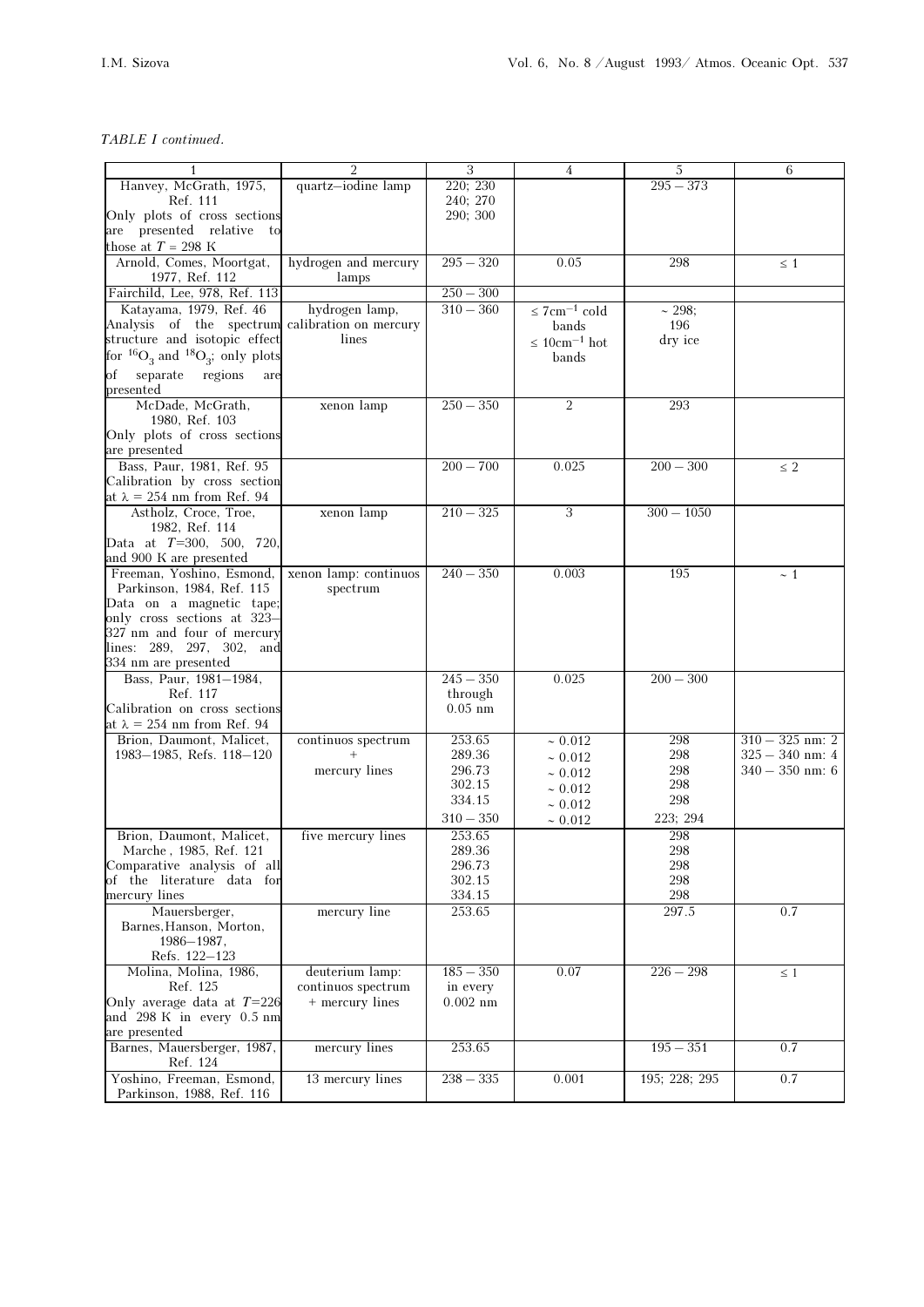| TABLE I continued. |  |
|--------------------|--|
|                    |  |

|                                      |                        | 3           |        |             | 6       |
|--------------------------------------|------------------------|-------------|--------|-------------|---------|
| Cacciani, di Sarra, Fiocco,          | xenon lamp: continuous | $339 - 355$ | 0.0012 | $220 - 293$ | $3 - 4$ |
| Amoruso, 1989, Ref. 126              | spectrum               |             |        |             |         |
| Cross sections only at $T=220$       | + mercury lines        |             |        |             |         |
| and 293 K are presented              |                        |             |        |             |         |
| Amoruso, Cacciani, di Sarra,         | xenon lamp             | $590 - 610$ | 0.05   | 230; 299    |         |
| Fiocco, 1990, Ref. 96                |                        |             |        |             |         |
| The values of slipping               |                        |             |        |             |         |
| average on 0.5 nm                    |                        |             |        |             |         |
| Anderson, Maeder,                    |                        | $450 - 830$ | 0.5    | 298         |         |
| Mauersberger, 1991, Ref. 50          |                        |             |        |             |         |
| Analysis of structure and            |                        |             |        |             |         |
| isotopic effect for ${}^{16}O_3$ and |                        |             |        |             |         |
| $^{18}O_3;$<br>plots<br>only<br>are  |                        |             |        |             |         |
| presented                            |                        |             |        |             |         |

At the same time we can state that temperature dependence of the absorption cross section, which is informative about the absorption process dynamics and about the photodissociation process is much less studied. Quite short overview of this topic can be found in Ref. 96. Data on the temperature dependence (mostly obtained 40 to 50 years ago) are very inconsistent. According to these data the cross section increases as the temperature decreases. In the early studies (in 1940s, see bibliography in Ref. 96) such an increase was estimated as 10 to 20%, though in later works it was considered to be 1 to 3% (this value is confirmed in nowadays studies also) what is within the measurement errors. Thus, in papers by Vigroux<sup>92,93</sup> it was shown that the temperature effect does not exceed  $\pm$  2% in the temperature range from 181 to 353 K. In a recent paper by Amoruso and co– workers96 they paid special attention to studies of the temperature dependence though in a narrow wavelength interval within Chappuis band (590–610 nm). At the measurement accuracy of 2% they obtained 1% growth of the absorption cross section when changing temperature from 299 to 230 K. Based on the statistical analysis of their data they are inclined to believe that the temperature change causes the shift of the band (approximately 0.13 nm towards shorter wavelength) rather than the cross section growth. No dependence of the spectrum on pressure has been observed experimentally (see Sec. 1 of Part 1). As to the other investigations concerning the absorption of light by ozone within Chappuis band, studies of Raman spectra should be mentioned first of all (see the overview in Ref. 63).

1.3. Analysis of the photolysis products. No dissociation products in electronic excited states have been observed so far in studies of the dissociation due to absorption within Chappuis band though possible energetically (through the spin–forbidden channel, see Table I in Part 1). Normally the probability of dissociation into unexcited products is estimated to be unity, accurate to several per cent.97,99,100,127

As can be understood from Fig. 3, Part 1, a complicated structure of intersecting potential surfaces of different symmetries corresponding to different channels of dissociation should result in a nonthermal distribution of the energy states of the dissociation products for any of the above mechanisms of the ozone molecules excitation due to absorption in Chappuis band. The distribution of energy states of these products depends on the energy of a light quantum absorbed by the ozone molecule. Experimental data on the energy states of photofragments produced due to absorption of light in Chappuis band available at present (see Table II) well confirm this fact. We used the following abbreviations for the measurement techniques in this table: ChI is for the technique of recording the fragments based on chemical ionization and transit time measurements in combination with rotation of the radiation polarization; clCARS is for a collisionless CARS spectroscopy of  $O_2$ . Distribution of atomic oxygen over translational energy was obtained $97$  assuming that

 $E_{\rm O} = 2E_{\rm O_2}$ . Analysis of photodissociation products yielding information about structure of potential surfaces and dynamics of a monomolecular decay can be found in papers by J.J. Valentini from Los Alamos<sup>98–100</sup> (see Table II). These investigations have been carried out using CARS laser spectroscopy of the distribution of unexcited molecular oxygen  $O_2(^{3}\Sigma_g^-)$  produced due to  $O_3$ dissociation at absorption of light at 532 and  $578 \pm 2$  nm over vibrational–rotational states.98,99 Similar studies have been undertaken in Ref. 100 but using much narrower nine laser wavelengths from the region 560– 638 nm. The experimental conditions were chosen so that the dissociation of ozone molecule and formation of the CARS spectra took place in a collisionless regime, that means that  $\Delta \tau_{\text{las}}$ ,  $\Delta \tau_{\text{Diss.Prob.}} \ll \tau_{\text{Coll}}$ . In order to reveal dependence of the above–mentioned distributions on the wavelength of incident radiation, each of two laser pulses used for CARS spectroscopy was alternatively delayed by 4 ns relative to the other one, so that dissociation of  $O_3$ took place due to absorption of only one beam while providing intersection of the beams in time to yield the CARS spectra ( $\Delta \tau_{\text{las}} \approx 6 \text{ ns}$ ). These experiments allowed the following peculiarities of the decay process to be revealed:

– no oxygen molecules in the states with  $v_{vibr} > 4$  are observed, though for  $\lambda < 560$  nm the states with  $\nu = 6$  or 7 are possible;

– a weak inversion of populations of the levels with  $v = 2$  and 3 is observed;

– the distribution over rotational states for each υ level is about three to four times narrower than that described by the Boltzmann law at the same value of  $J_{\text{max}}$ ;

 $-J_{\text{max}}$  values are too large and grow with the decreasing λ and υ;

– quite a large fraction of energy is released into the translational degrees of freedom of fragments.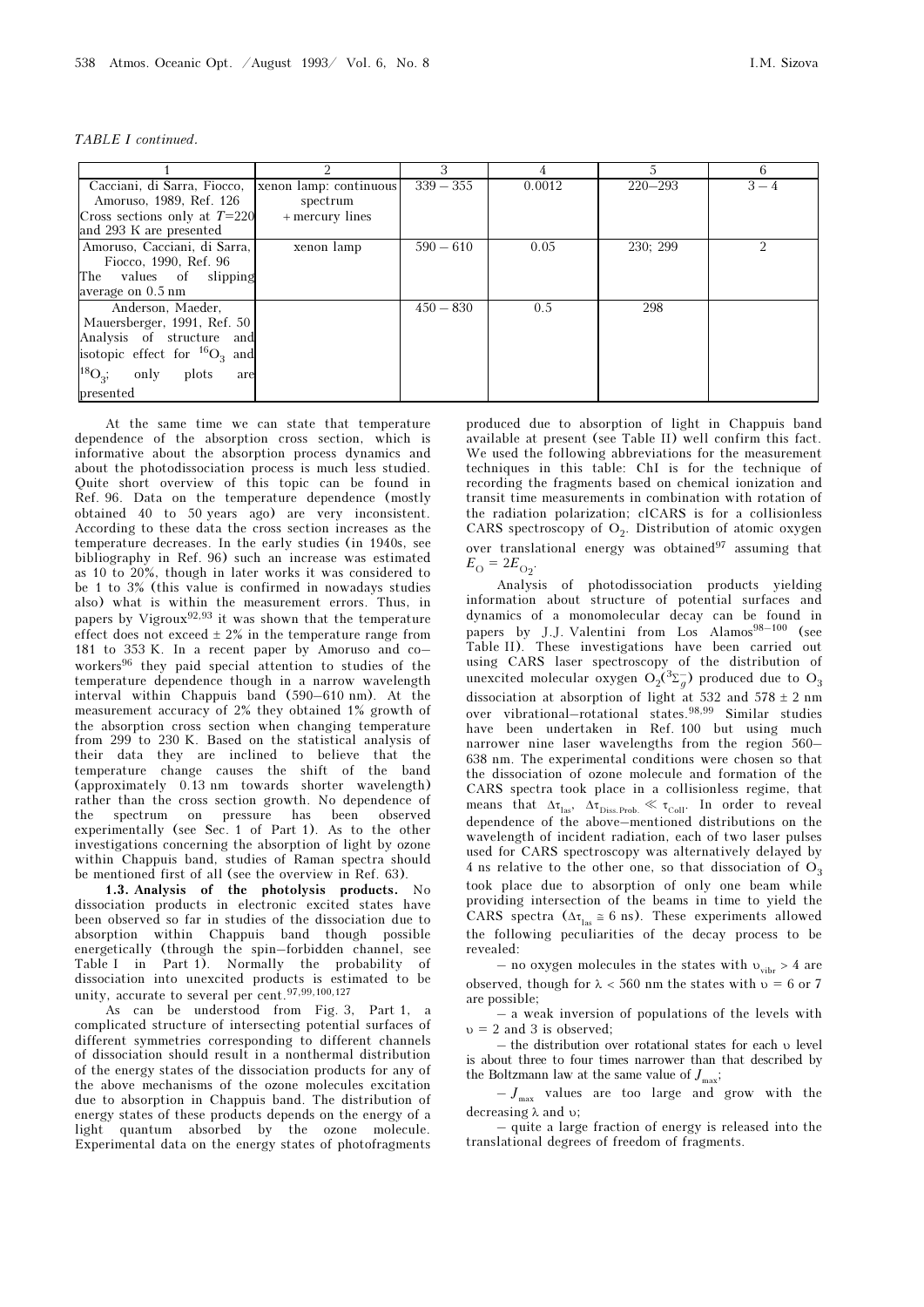|                |                       | Measurement | $O_2({}^3\Sigma_\sigma^-)$ |                                                     | Translational                  | Authors, year,                  |
|----------------|-----------------------|-------------|----------------------------|-----------------------------------------------------|--------------------------------|---------------------------------|
| $\lambda$ , nm | Radiation source      | technique   | Vibrational                | Rotational states J                                 | energy $E$                     | reference                       |
|                |                       |             | state v                    |                                                     |                                |                                 |
| 600            | dye-laser             | ChI         | $0:1:2$ $\simeq$           |                                                     | $E_0 \geq 0.3$ eV at           | Fairchild et al.                |
|                | Chromatix             |             | 64:26:10                   |                                                     | angle                          | 1978, Ref. 97                   |
|                | $CMX - 4$             |             |                            |                                                     | distribution                   |                                 |
|                |                       |             |                            |                                                     | $f(9) \approx 0.25 + \sin^2 9$ |                                 |
| 532            | second harmonic of    | clCASLs     | 18%;                       | $16\%$ ;                                            | 66%                            | Valentini et al.                |
|                | $Nd^{3+}YAG$ : laser  |             | $v = 0 - 4$                | $J_{\text{max}} \approx 31 - 37$                    |                                | $1981/83$ ,                     |
|                |                       |             | inversion                  |                                                     |                                | Refs. 98 and 99                 |
|                |                       |             | $v = 2$ and 3              |                                                     |                                |                                 |
| $578 \pm 2$    | tunable dye-laser     | clCASLs     | 17%;                       | 18%;                                                | 65%                            | Valentini et al.<br>$1981/83$ , |
|                |                       |             | $v = 0 - 4$<br>inversion   | $J_{\text{max}} \approx 31 - 37$                    |                                | Refs. 98 and 99                 |
|                |                       |             | $v = 2$ and 3              |                                                     |                                |                                 |
| 532            | second harmonic of    | clCASLs     | 18%;                       | $15\%;$                                             | 67%                            | Valentini et al.                |
| $+$            | $Nd3+YAG$ : laser     |             | $v = 0 - 4$                | $J_{\text{max}} \approx 31 - 37$                    |                                | $1981/83$ ,                     |
| $578 \pm 2$    |                       |             | inversion                  |                                                     |                                | Refs. 98 and 99                 |
|                | dye-laser             |             | $v = 2$ and 3              |                                                     |                                |                                 |
| nine lines:    | dye-laser Rhodomine   | clCASLs     | $~10\%$                    | $\sim$ 24% only odd                                 | $~1.66\%;$                     | Levene et al.                   |
| 560;572;591;   | 6G                    |             | does not depend            | $J \geq 19$ ;                                       | sharp and "hot"                | 1987, Ref. 100                  |
| 596;599;606;   | 610 and 590;          |             | on $\lambda$ :             | big $J_{\text{max}}$ decreasing                     | distribution                   |                                 |
| 609;625;638    | pumping by the second |             | weak inversion             | with increasing of                                  |                                |                                 |
|                | harmonic of           |             | $v = 2$ and 3              | $\lambda$ and $\upsilon$ ;                          |                                |                                 |
|                | $Nd^{3+}YAG$ : laser  |             |                            | $\Delta J \simeq \Delta J$ <sub>room</sub> $\simeq$ |                                |                                 |
|                |                       |             |                            | $\simeq$ (0.25 - 0.3)                               |                                |                                 |
|                |                       |             |                            | $\Delta\,J_{\rm Bolt}$ at $J_{\rm max}$             |                                |                                 |

Theoretical analysis of the experimental results has shown that Franck–Condon effects play a decisive role in formation of the distribution of dissociation products over vibrational states. Thus revealed vibrational distributions that occurred to be the same for all wavelengths of incident radiation, from 532 to 638 nm, except for  $\lambda = 578$  nm, (though the change of energy released from the dissociation products achieved about 40%) well agree with the simple model of a vibrational adiabatic transition. Sharp distinction of the vibrational distribution of the dissociation products produced due to the absorption of radiation<sup>98,99</sup> at  $\lambda = 578$  nm (population of levels with  $v = 1$  is two times higher while that of levels with  $v = 2$  is four times lower than the population observed at absorption at other wavelengths) is not explained by the authors even in their paper<sup>100</sup> published later and they believe that this situation occurs due to an unclear mistake. As to the rotational distribution observed, it is well described within the framework of the so–called "modified impulsive<br>rotational model" they have developed and which accounts for contributions coming from initial rotation, bending vibration of  $O_3$  molecule, vector correlation<br>between potations and from banding and deepy presences between rotations, and from bending and decay processes, provided all conservation laws are fulfilled. Such a scheme of vibrational adiabatic and rotational impulsive model of interaction bears certain information about the shape and structure of potential surfaces of low and upper energy states. Quite similar situation we have when analyzing Hartley absorption band. It is worth noting that vibrational–rotational distributions of  $O_2(^{3}\Sigma_g^-)$  and  $O_2(^{1}\Delta_g)$ produced due to absorption in Chappuis and Hartley bands, respectively, are, in fact the same, described by one and the same theoretical model. This means, in turn, that in both cases we will have similar structures of electronic

transitions as well as interactions between the upper intersecting potential surfaces. These peculiarities of the surfaces we shall discuss below in connection with analogous experiments by Valentini and co–workers carried out in Hartley absorption band. $^{129,130}\,$ 

1.4. Conclusions. Thus, the origin of Chappuis absorption band is related to a dipole–allowed transition from the ground electronic state  $X^1A_1$  to a bound one,  $1^1B_1$ <br>(correlating with the dissociation products the dissociation  $O(1D) + O_2(1\Delta_g)$  and/or to an electronic and dipole-<br>forbidden by allowed taking into account optimum strict forbidden but allowed taking into account antisymmetric stretching transition to a dissociation or weakly bound state,  $1^1A_2$ , that correlates with  $O(^3P) + O_2(^3\Sigma_g)$ dissociation products. Strong interaction between  $1^{1}B_{1}$  and  $1<sup>1</sup>A<sub>2</sub>$  states of the  $C<sub>s</sub>$  symmetry results in the predissociation of the ozone molecule into unexcited products (quantum yield is about 1) and in a nonequilibrium distribution of the energy of these products over translational degrees of freedom that depends on energy of the light quantum absorbed. Recent investigations definitely show that Chappuis absorption band is determined by two qualitatively different structures, the band itself being due to transition into, at least, two overlapping electronic states. Possibly, some contribution to the formation of Chappuis band vibrational structure comes from interaction with triplet states  $1^3A_2$ ,  $1^3B_2$ ,  $2^3B_2$ , and  $1^3B_1$  which have close energies. The absorption cross section within Chappuis band is less than  $10^{-20}$  cm<sup>2</sup> and, accurate to 1–2 per cent, is independent of temperature within the range from 180 to 350 K. Within the pressure range below 1 atm the absorption cross section does not also depend on pressure what is confirmed, for example, by the spectrum recorded in Ref. 66 at much lower pressures.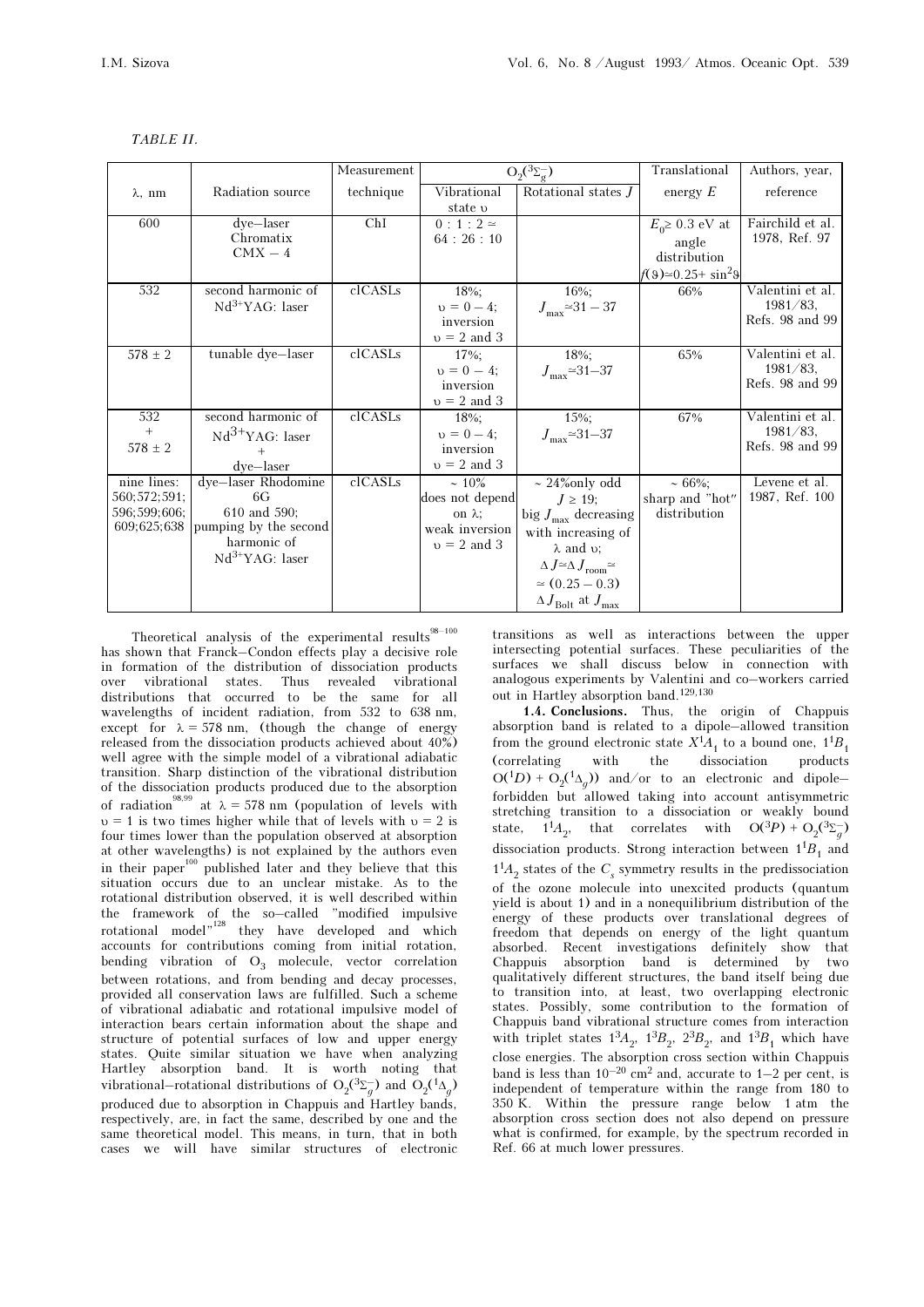#### 2. ENERGY RANGE BETWEEN VISIBLE AND UV SPECTRA, 2.26 – 3.12 eV (REGION III)

According to the scheme presented in Fig. 3 (Part 1) the ozone molecule has no electronic states in the energy interval from 2.26 (edge of Chappuis band) to 3.12 eV

(edge of Huggins band) except for the triplet dissociative state,  $2^{3}B_{2}$ , transitions to which are forbidden. Therefore, the absorption spectrum in this region is formed by wings of nearby absorption bands and is characterized by very low absorption cross section (below  $10^{-23}$  cm<sup>2</sup> in its middle).



FIG. 2. Ozone absorption spectrum in the region of 360–450 nm (2.7–3.5 eV) at room temperature: 291 K, 1952/53 (Ref. 92–93) (solid line); 300 K, 1959 (Ref. 91) (dots). The portion of the spectrum from 366 and 386 nm was obtained in Refs. 92–93 only qualitatively. This spectrum is reproduced in the upper left part of the figure with maxima (at the top, in Å) and minima (at the bottom, in Å) positions indicated.

There are only few measurements available in literature for this region (see Fig. 2), all of them done about 40 years ago. No investigations of temperature dependence of the spectrum have been conducted. Only qualitative view of the spectrum in the region from 370 to 405 nm has been obtained in Refs. 92 and 93 and only order of magnitude estimations of the absorption cross section have been done. Structure of the spectrum in this range is evidently explained by the vibrational resonances in the nearby electronic states with a participation of high vibrational levels of the low or upper terms. On the short– wave edge the spectrum is strongly cut and in many features it is similar to the nearby Huggins bands. On the long– wave side the spectrum is more smooth like Chappuis band bordering upon it. It is a common rule, in atmospheric optics, to assume that ozone does not absorb light in this wavelength region what is justifiable for many practical applications.

#### 3. NEAR UV SPECTRUM. HUGGINS BANDS, 3.12 – 4.0 eV (REGION IV)

Huggins absorption bands of ozone (310–390 nm) discovered4 in 1890 still attract much attention of researchers since they play an important role in atmospheric optics and because their short–wave boundary is within much stronger Hartley absorption band that makes the ozone gas the main absorber of harmful UV radiation from

the Sun. The boundary of these bands overlapping coincides with the limit of O dissociation into  $O(1D)$  and  $O_2(1\Delta_g)$ <br>frequencies  $\Delta g$  known this reaction is the main course of fragments. As known this reaction is the main source of chemically active excited atomic oxygen in the atmosphere. For these reasons identification of Huggins absorption bands is of certain practical interest. Besides, Huggins absorption bands are interesting themselves as an object for studying dynamics of photodissociation of small polyatomic molecules because they are diffuse bands due to predissociation and have a distinct vibrational structure.

3.1. Identification of the electronic transition. Huggins absorption bands have a distinct vibrational structure with a weak continuum component characterized by very low absorption cross section. The bands extend from 310 nm at the short–wave edge, where they border upon much stronger though structureless Hartley band, to approximately 385 nm where there are hot lines of the bands.

Starting with the investigations by Yakovleva and Kondrat'jev<sup>131</sup> in 1930s there were many attempts undertaken to identify the electronic transition responsible for this spectrum as well as for vibrational bands in it (see, for example, Refs. 7, 22, 45, 48, 71, 72, 90, 109, and 134).

For a long time it was believed, based on the analysis of the transition symmetry,<sup>7,22,71,72,90,109</sup> that Huggins bands appear in the spectrum due to the same dipole–allowed transition,  $X^1A_1 \rightarrow 1^1B_2$ , as the adjacent Hartley absorption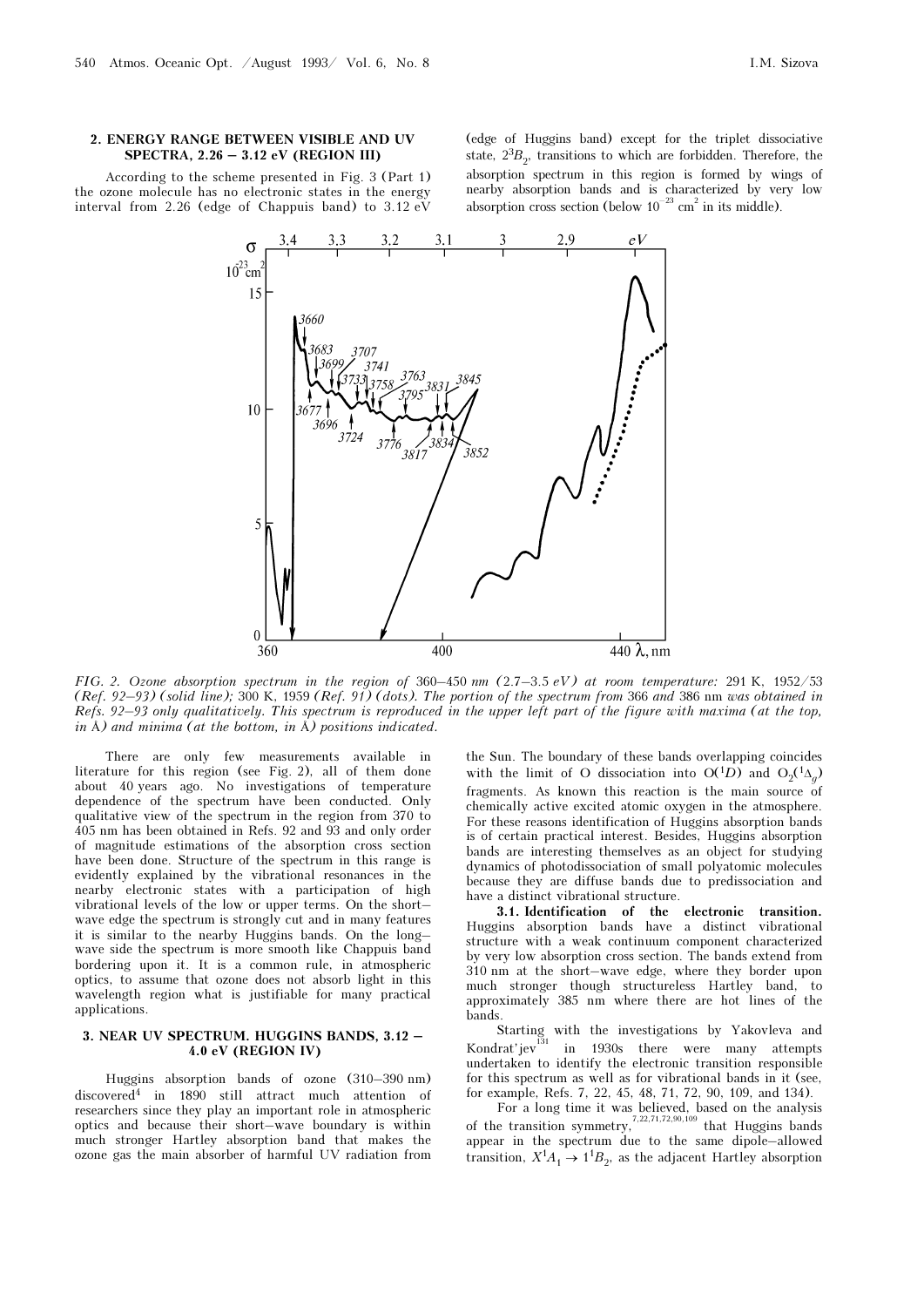band (this is not completely excluded till now, see Refs. 48, 132, 137, and 138). Strong differences in the structure and intensity of these bands are explained by the fact that Hartley band corresponds to the vertical fraction of the transition onto the upper vibrational levels of the state  $1^1B_2$ (oscillator strength  $f \approx 10^{-1}$  (see Table III, Part 1) while Huggins bands are made up of nonvertical portion of the transition onto the low vibrational levels of the same state,  $1<sup>1</sup>B<sub>2</sub>$ , bound relative to the dissociation  $(f \approx 10^{-4})$  in out of Franck–Condon region. A portion of the spectrum within Huggins bands (near 340 nm, or 3.65 eV, the so–called Chalonge–Lefebvre<sup>133</sup> band) was assigned<sup>71</sup> to a very weak two–electron dipole–forbidden transition,  $X^1A_1 \rightarrow 2^1A_1$ , that causes certain modification of the bands in the region near 340 nm.

In Ref. 45 one can find a detailed analysis of Huggins absorption bands based on experimental data from Ref. 109. Analysis of the intensity of the bands and the transitions symmetry (activity of the  $v_3$  odd parity states forbidden in the  $C_1$  expression according to Example Condan principle) the  $C_{2v}$  symmetry, according to Franck–Condon principle)<br>allowed the outbox of Bof. 45 to evolude the transitions to allowed the authors of Ref. 45 to exclude the transitions to  $1<sup>1</sup>A<sub>2</sub>$ ,  $1<sup>1</sup>B<sub>2</sub>$ , and  $1<sup>1</sup>B<sub>1</sub>$  states from the scheme and to identify all the observed bands as produced due to the transitions of the type  $X^1A_1 \rightarrow 2^1A_1$ . Since, according to theoretical calculations, the state  $3<sup>1</sup>A<sub>1</sub>$  lies about 3 to 4 eV higher than the region under consideration, being, in addition, dipole– allowed for transition from the ground state the state  $2^{1}A_1$  $(6\pi)$  (see Fig. 3 in Part 1) remains to be the only candidate that correlates, in diabatic approximation, with the ring– shaped ozone molecule. Moreover, data on the equilibrium geometry of the upper state of Huggins transition obtained yet in Ref. 90  $(R = 1.383 \text{ Å} \text{ and } \text{ } 9 = 90^{\circ}36')$  better correspond to the state  $2^{1}A_{1}$  than to the  $1^{1}B_{2}$  state (see Table II in Part 1).

The transition  $X^1A_1(4\pi) \rightarrow 2^1A_1(6\pi)$  is the two– electron, dipole–forbidden transition what explains low intensity of Huggins absorption bands. One should take into account here that the state  $2^{1}A_{1}$  interacts (especially in the region where it borders upon Hartley band) with the state  $1<sup>1</sup>B<sub>2</sub>$ , ground state  $X<sup>1</sup>A<sub>1</sub>$ , and with, at least, one repulsive state,  $R$ , that provides for ozone dissociation into unexcited products<sup>83</sup> (as is seen from Fig. 3, Part 1, both  $1^{1}B_{2}$  and  $2^{1}A_{1}$  states correlate with the excited dissociation products  $O(1D) + O_2(1\Delta_g)$ . A rough scheme of such an interaction is presented in Fig. 1 b, Part 1. A more thorough description of it will be presented below in the analysis of the transition making Hartley absorption band.

The calculations made in Ref. 45 showed that Huggins absorption bands have no continuum component, at least in the region out of the close vicinity of the limit at 310 nm, where they are perturbed by the Hartley band. It was also shown in these calculations that the rotational width of absorption lines, at temperature of 195 K, that could provide experimentally observed widths of the bands of  $70 \text{ cm}^{-1}$  must be  $25 \pm 2 \text{ cm}^{-1}$ . Note that rotational structure of the bands is unresolved in the spectrum because of diffuse character. The values  $R$  and  $\theta$  for the equilibrium geometry of the state  $2^1A_1$  presented in Tables II and III of Part 1 (see also Fig. 3 in Part 1) as well as the oscillator strength, f, of the transition have been obtained from the calculations of spectrum using Franck–Condon principle and harmonic oscillator approximation. The above–mentioned band width of about  $70 \text{ cm}^{-1}$  and the rotational widths of spectral lines

of  $25 \pm 2$  cm<sup>-1</sup> correspond to the lifetime of vibrational level of the upper electronic state of  $(1-2) \cdot 10^{-13}$  s, i.e., on the of the upper electronic state of  $(1-2) \cdot 10^{-13}$  s, i.e., on the order of duration of several oscillations  $(\tau_{osc} \approx (3-6) \cdot 10^{-14}$  s), what is in good agreement with the scheme of interaction between the bound state  $2^{1}A_1$  and a repulsive state R in the region near the short–wave boundary of Huggins band (see Fig. 1 in Part 1).

However, the interpretation of Huggins bands given by Brand45 contradicts the experimental data obtained by Sinha48 using a laser fluorescence spectroscopic technique to study spectra of a gas expanding in supersonic flow where the ozone was cooled so that it was possible to partially resolve the rotational structure of the spectrum  $(T_{\text{rot}} \approx 3 \text{ K})$ . Authors of this study dealt with two observation bands in the region at 225 nm and came to a absorption bands in the region at 325 nm and came to a conclusion that these bands are due to transitions to the states (501) and (600), following the classification proposed in Ref. 46, that agree rather with the symmetry  $C_{\rm s}$  for the upper state than with the  $C_{2v}$  symmetry. This, in turn, better agrees with the transition  $X^1A_1 \rightarrow 1^1B_2$ , nonvertical transition into the weakly bound (about 0.6 eV) portion of the potential surface of the state  $1^1B_2$ . That means that again, as in early studies, Huggins absorption bands are related to the same transition as Hartley band. This is also confirmed in a theoretical study carried out in Ref. 63 using Franck–Condon analysis in the Adler–Golden symmetry  $C_{\rm s}$ . Moreover, in Ref. 48 the authors managed to estimate a predissociation lifetime of the state  $1^{1}B_{2}$  and it occurred to be about 3.6 fs what agrees with the estimate obtained from resonance Raman scattering spectra excited in Hartley absorption band. In addition, moments of inertia of the molecule in  $1^{1}B_{2}$  state have also been determined

 $(A = (2.1 \pm 0.4) \text{ cm}^{-1}, \overline{B} = (0.45 \pm 0.01) \text{ cm}^{-1}) \text{ in this}$ paper.

It should be noted here that interpretation of the spectra observed in Ref. 48 is mainly based on the assumption that identification of the absorption bands (of (501) band, in particular) carried out in Ref. 46 is wrong and this band should be identified as (502) band. However, Katayama, the author of Ref. 46, disagreed with this assumption and in his new paper134 he presented a revised analysis of those data. Based on the study of isotopic shift of the band (501) he has arrived at a conclusion that by no reasons this band can be interpreted as (502) band. Thus, it is obvious that at present the question on the exact identification of the upper state of the transition yielding Huggins absorption band is still open.

Some serious arguments more that favor the identification of Huggins bands as the transition  $X^1A_1 \rightarrow 1^1B_2$  have been recently presented by Le Quere and Leforestier.137,138 The failures of the earlier attempts to describe these bands according to this scheme they referred, and quite reasonably, to a poor quality of the potential surface of the  $1^{1}B_{2}$  state from Ref. 15 traditionally used for such calculations. In Refs. 137 and 138 the authors present new *ab initio* calculations of the potential surfaces of  $X^1A_1$ ,  $1^{1}B_{2}$ , and  $2^{1}A_{1}$  states, which, as in Ref. 15, are reduced to the standards of presentation in terms of applytical Sorby the standards of presentation in terms of analytical Sorby– Murel functions. Thus obtained potential surface of the  $1^{\dagger}B$ state has a number of advantages compared to that in Ref. 15. For example, its energy parameters (like depth of the potential well and the potential barrier) better agree with the experimental values. In addition, the profile of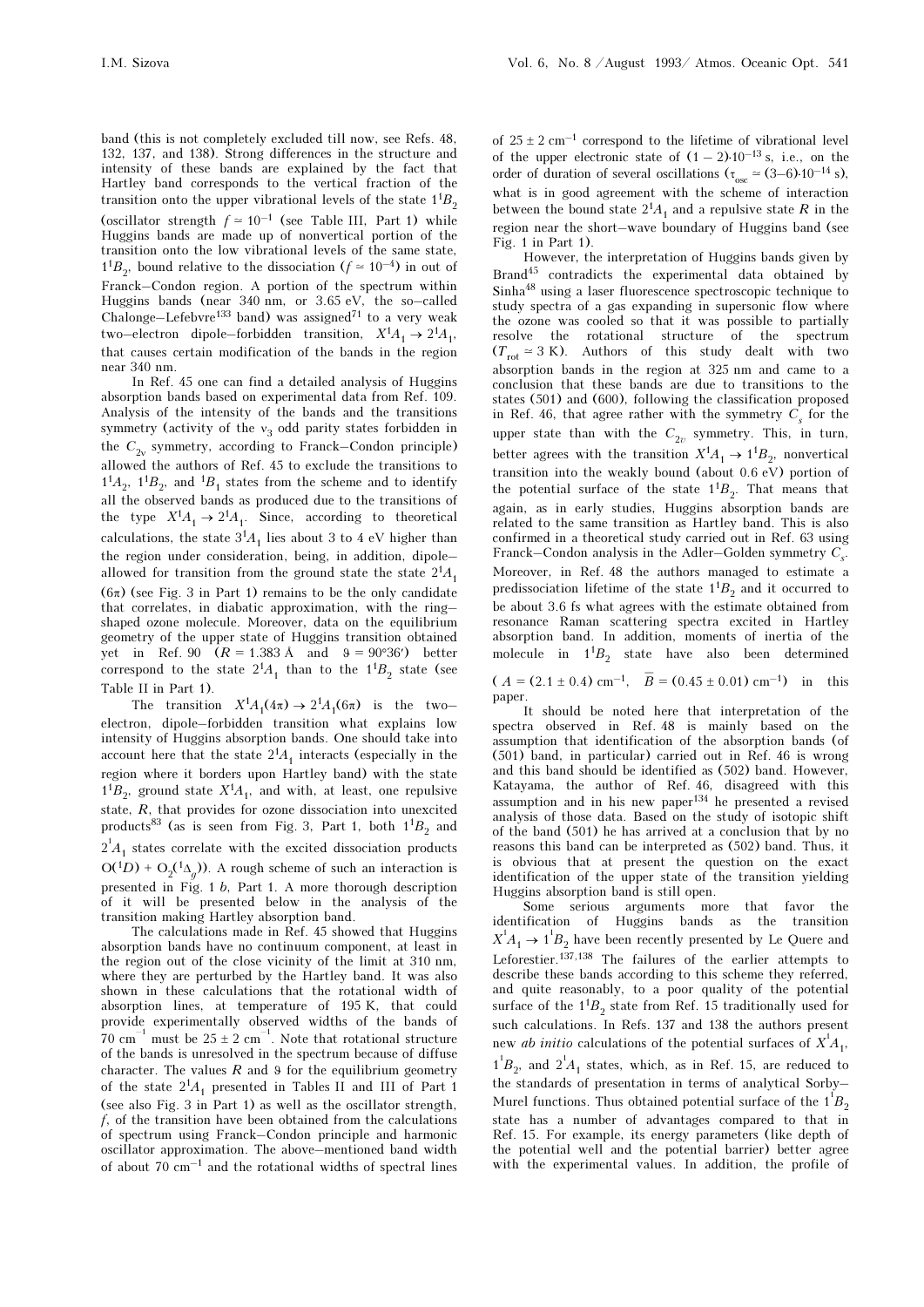new surface has greater slope in the Franck–Condon region and its minimum is rather in the  $C_s$  symmetry than in the quantum  $C_{2v}$  $C_{2v}$  one. Three-dimensional quantum mechanical calculations of the bands made using the new surface<sup>138</sup> showed a good agreement with the experiment<sup>45,46</sup> (good coincidence of spectral positions of the bands). At the same time sensitivity of calculational results to the shape of the surfaces revealed in this study makes the final identification of the transition too problematic until necessary quality of the surfaces is achieved and they themselves are thoroughly studied.

A detailed study of Huggins bands structure has been undertaken in Refs. 46 and 134, where Huggins bands of the  ${}^{18}O_2$  isotope are obtained and used in calculations for the  $\text{O}_3$  isotope are obtained and used in calculations for the first time. As shown in these papers the band at  $\lambda = 351.4$  nm earlier,<sup>45,90,109,135</sup> was misinterpreted as the band due to the transition  $(000)' \rightarrow (000)'$  while, in fact it is due to the transition  $(000)'' \rightarrow (200)'$  (see Fig. 3). Moreover, the author of papers [46] and [134] observed two longer wave "cold" bands  $((000)'' \rightarrow (110)''$  and  $(000)' \rightarrow (100)'$  more in both of the isotopes. The calculated position of the band  $(000)' \rightarrow (000)'$  (0  $\rightarrow$  0, briefly) is at  $\lambda = 368.7$  nm for  $^{16}O_3$  and it is shifted by 19 cm<sup>-1</sup> for  ${}^{18}O_3$ . The band itself has not been observed in Refs. 46 and 134, but yet in Ref. 135 there was observed the band at  $\lambda = 368.8$  nm and two bands at 355.3 and

359.6 nm which could be identified as the sought transitions  $0 \to 0$ ,  $(000)'' \to (110)'$ , and  $(000)'' \to (100)'$ , though the authors of Ref. 135 considered them to be hot bands. As to the other features of the spectrum, Katayama<sup>46,134</sup> follows the same interpretation of the progressions in Huggins bands as in Ref. 45. No identification of the symmetry of the upper electronic state of the transition yielding Huggins bands has been done in Refs. 46 and 134.

3.2. Absorption cross section. During the last 40s the absorption spectrum in Huggins bands has been very carefully measured by many researchers. A summary of measurement data obtained at nearly room temperatures is presented in Fig. 3. Temperature caused variations of the absorption cross section for some spectral intervals are shown in Fig. 4. In Table I one finds the list of publications devoted to the study of the ozone absorption spectrum since 50s. As seen from this table temperature behavior of Huggins absorption bands has been studied in Refs. 92 and<br>93 (310–346 nm: 180–400 K). 109 (310–370 nm: 93 (310–346 nm; 180–400 K), 109 (310–370 nm; 195–333 K), 114 (310–325 nm; 300–1050 K), 117 (310– 350 nm; 200–300 K), 118–120 (310–350 nm; 223 and 294 K), 125 (310–350 nm; 226–298 K), 116 (mercury lines; 195, 228, and 295 K), and in 126 (339–355 nm; 220– 293 K). The curves presented in Fig. 4 b are typical for all of Huggins bands. The spectrum structure becomes smoother as temperature increases. No pressure dependence was noticed in all of the above cited papers (see the note in the Sec. 1 of Part 1).



FIG. 3. Ozone absorption spectrum in Huggins bands at room temperature: 291 K, 1952/53 (Refs. 92 and 93) (by solid lines); 293 K, 1961 (Ref. 94) (by crosses); 300 K, 1973 (Ref. 109) (by dashed lines); 298 K, 1975 (Ref. 110) (by triangles); 293 K, 1982 (Ref. 114) (by open circles); 294 K, 1984 (Ref. 120) (by filled circles); 298 K, 1986 (Ref. 125)  $(by \nightharpoonup p);$  and, 293 K, 1989 (Ref. 126) (by dots).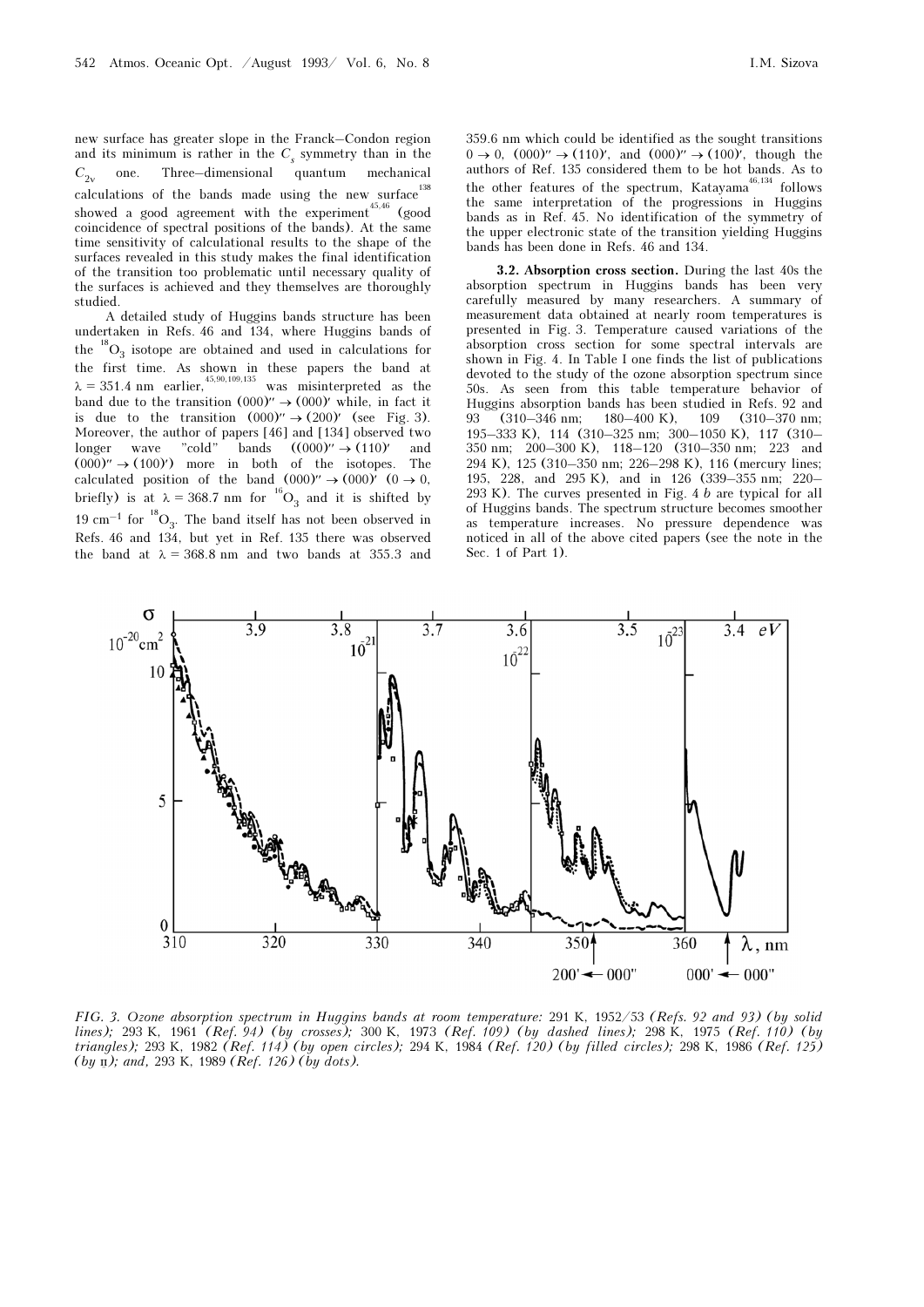

FIG. 4. The temperature influence on the absorption cross section in Huggins bands. (a) data from Ref. 109: 300 (solid line) and 195 (dashed line) (bottom plot), from Ref. 125: 298 (solid line) and 226 (dashed line) (intermediate), from Ref. 126: 293 (solid line) and 220 (dashed line) (top). (b) the change of absorption at some maxima and minima of the spectrum. The circles at some wavelengths are connected using straight lines: solid line is for maxima and dashed line is for minima.

3.3. Analysis of the photolysis products. Although the absorption within Huggins bands provides for dissociation into excited fragments, if only energy considerations are taken into account, corresponding dissociation channels are spin forbidden (see Table I in Part 1) and no excited products of dissociation have been observed in the experiments, except for the case of absorption in the region near the bands boundary at 310 nm. The latter case will be considered in our further analysis of Hartley absorption band. Energy states of the predissociation products produced due to the absorption in Huggins bands have not been studied.

3.4. Conclusions. Thus, it can be stated based on the studies discussed above that Huggins absorption bands extending from 310 to 400 nm originate due to either weak dipole–forbidden ( $f \approx 10^{-4}$ ) electronic transition,<br>  $X^{1}A_{1} \rightarrow 2^{1}A_{1}$  (the latter state correlates, in the diabatic approach, with a ring–shaped ozone molecule) or nonvertical transition to  $1^1B_2$  state (to its weakly bound<br>lead minimum of 0.6 sV). The hard 0, 0.0 is approximately local minimum of 0.6 eV). The band  $0 \rightarrow 0$  is approximately at  $\lambda = 368.7$  nm. The spectrum itself is purely vibrational, diffuse (because of intersection with a repulsive state  $83$ somewhere about 4 eV) and strongly depends on the temperature, especially in the regions of extrema.

The bands, in their structure, are progressions mostly over the mode  $v'_1$  of the upper energy state with only one or<br>two speaks faces that it we design that is solved that two quanta from  $v'_2$  and  $v'_3$  modes (according to calculations

made in Refs. 45, 46, and 109,  $v'_{1,3} = 350-370 \text{ cm}^{-1}$ , the letter and becoming imaging near the chert, were boundary latter ones becoming irregular near the short–wave boundary (310 nm) of the band, where (at  $\lambda$  < 313.5 nm) Huggins and Hartley bands overlap (interaction between the electronic states  $2^1A_1$  and  $1^1B_2$  takes place). Predissociation of the ozone<br>malagular due to absorption in Hugging bands (queent for a molecules due to absorption in Huggins bands (except for a narrow region near the boundary at 310 nm) yields the unexcited products  $O(^3P) + O_2(^3\Sigma_g)$ . The decay of the ozone<br>malagula against during a short time integral agreeing only molecule occurs during a short time interval covering only several periods of vibrations in the upper electronic state  $(\tau_{diss} = 3.6 \text{ fs})^{48}$  No pressure dependence of spectra in Huggins bands have been revealed in the temperature and pressure ranges under study. It was impossible to study the bands at  $\lambda$  < 310 nm because of masking by the stronger Hartley absorption band.

#### **REFERENCES**

1. Ch.F. Schönbein and Lettre de M. Schönbein a M. Arago, Compt. Rendus. 10, No. 17, 706 (1840).

- 2. W.N. Hartley , J. Chem. Soc. 39, 57 (1881).
- 3. J. Chappuis, Compt. Rendus 94, No. 15, 858 (1882).

4. W. Huggins and Mrs. Huggins, Proc. Roy. Soc. Ser. A. 48, 216 (1890).

5. D.R. Salahub, S.H. Lamson, and R.F. Messmer, Chem. Phys. Lett. 85, No. 4, 430 (1982).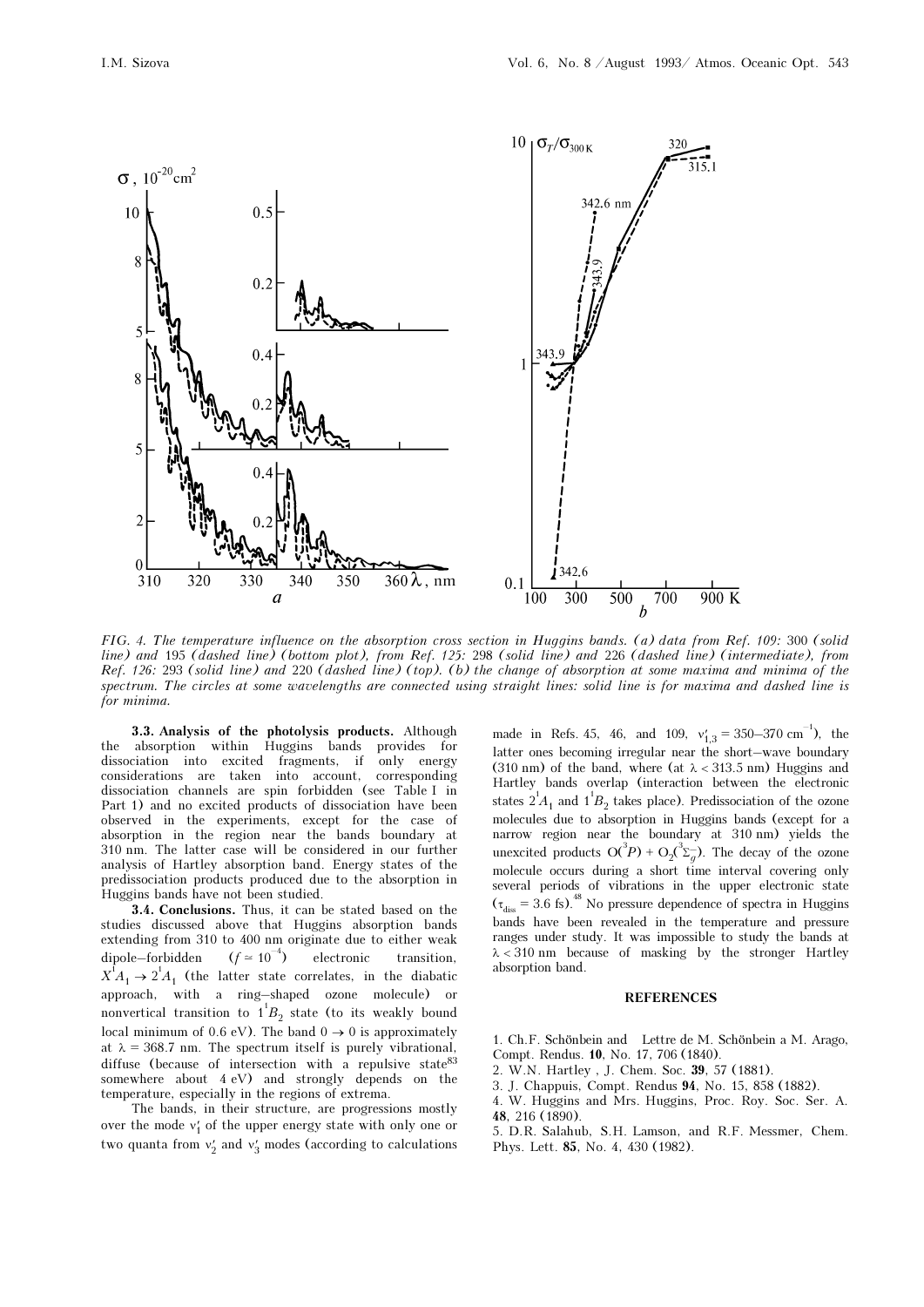- 6. V.R. Saunders and J.H. von Lenthe, Mol. Phys. 48, No. 5, 923 (1983).
- 7. P.J. Hay, T.H. Dunning, and Jr, W.A. Goddard III, J. Chem. Phys. 62, No. 10, 3912 (1975).
- 8. K.–H. Thunemann, S.D. Peyerimhoff, and R.J. Buenker, J. Mol. Spectr. 70, No. 3, 432 (1978).
- 9. W.D. Laidig and H.F. Schaefer III, J. Chem. Phys. 74, No. 6, 3411 (1981).
- 10. F. Moscardo, R. Andarias, and E. San–Fabian, Int. J. Quant. Chem. 34, No. 4, 375 (1988).
- 11. R.D. Harcourt, F.L. Skrezenek, R.M. Wilson, and R.H. Flegg, J. Chem. Soc. Far. Trans. II 82, No. 4, 495 (1986).
- 12. K.A. Peterson, R.C. Mayrhofer, E.L. Sibert III, and
- R.C. Woods, J. Chem. Phys. 94, No. 1, 414 (1991).
- 13. K.V. Ermakov, B.S. Butaev, and V.P. Spiridonov, J. Mol. Struct. 240, 295 (1990).
- 14. J.S. Wright, S.–K. Shih, and R.J. Buenker, Chem. Phys. Lett. 75, No. 3, 513 (1980).
- 15. M.G. Sheppard and R.B. Walker, J. Chem. Phys. 78, No. 12, 7191 (1983).
- 16. S. Carters, I.M. Mills, J.N. Murrell, and
- A.J.C. Varandas, Mol. Phys. 45, No. 5, 1053 (1982).
- 17. J.M. Standard and M.E. Kellman, J. Chem. Phys. 94, No. 7, 4714 (1991).
- 18. A.D. Walsh, J. Chem. Soc. 3, No. 8, 2266 (1953).
- 19. R.S. Mulliken, Can. J. Chem. 36, No. 1, 10 (1958).
- 20. S.D. Peyerimhoff and R.J. Buenker, J. Chem. Phys. 47, No. 6, 1953 (1967).
- 21. R.J. Celotta, S.R. Mielczarek, and C.E. Kuyatt, Chem. Phys. Lett. 24, No. 3, 428 (1974).
- 22. P.J. Hay and T.H. Dunning, Jr., J. Chem. Phys. 67, No. 5,
- 2290 (1977).
- 23. C.R. Brundle, Chem. Phys. Lett. 26, No. 1, 25 (1974).
- 24. D.C. Frost, S.T. Lee, and C.A. McDowell, Chem.
- Phys. Lett. 24, No. 2, 149 (1974).
- 25. S. Trajmar, J.K. Rice, and A. Kuppermann, Adv. Chem. Phys. 18, 15 (1970).
- 26. M. Inokuti, Rev. Mod. Phys. 43, No. 3, 297 (1971).
- 27. D. Grimbert and A. Devaquet, Mol. Phys. 27, No. 4, 831 (1974).
- 28. S. Shih, R.J. Buenker, and S.D. Peyerimhoff, Chem. Phys. Lett. 28, No. 4, 463 (1974).
- 29. L.B. Harding and W.A. Goddard III, J. Chem. Phys. 67, No. 5, 2377 (1977).
- 30. M.J.S. Dewar, S. Olivella, and H.S. Rzepa, Chem. Phys. Lett. 47, No. 1, 80 (1977).
- 31. R.R. Lucchese and H.F. Schaefer, J. Chem. Phys. 67, No. 2, 848 (1977).
- 32. G. Karlström, S. Engström, and B. Jonssön, Chem. Phys. Lett. 57, No. 3, 390 (1978).
- 33. P.G. Burton, Int. J. Quant. Chem. No. 11, 207 (1977).
- 34. P.G. Burton, J. Chem. Phys. 71, No. 2, 961 (1979).
- 35. C.W. Wilson and Jr, D.G. Hopper, J. Chem. Phys. 74, No. 1, 595 (1981).
- 36. R.O. Jones, Phys. Rev. Lett. 52, No. 22, 2002 (1984).
- 37. R.O. Jones, J. Chem. Phys. 82, No. 1, 325 (1985).
- 38. M. Morin, A.E. Foti, and D.R. Salahub, Can. J. Chem. 63, No. 7, 1982 (1985).
- 39. W.G. Laidlaw and M. Trisic, Can. J. Chem. 63, No. 7, 2044 (1985).
- 40. T.J. Lee, Chem. Phys. Lett. 169, No. 6, 529 (1990).
- 41. A. Banichevich, S.D. Peyerimhoff, and F. Green, Chem. Phys. Lett. 173, No. 1, 1 (1990).
- 42. S.S. Xantheas, G.J. Atchity, S.T. Elbert, and K. Ruedenberg, J. Chem. Phys. 94, No. 12, part. 1, 8054  $(1991)$
- 43. J.F. Riley and R.W. Cahill, J. Chem. Phys. 52, 3297  $(1970)$
- 44. C.W. Von Rosenberg and Jr, D.W. Trainor, J. Chem. Phys. 61, No. 6, 2442 (1974), ibid, 63, No. 12, 5348  $(1975)$ .
- 45. J.C.D. Brand, K.J. Cross, and A.R. Hoy, Can. J. Phys. 56, 327 (1978).
- 46. D.H. Katayama, J. Chem. Phys. 71, No. 2, 815 (1979).
- 47. J.F. Hiller and M.L. Vestal, J. Chem. Phys. 77, No. 3, 1248 (1982).
- 48. A. Sinha, D. Imre, J.H. Goble, Jr, and J.L. Kinsey, J. Chem. Phys. 84, No. 11, 6108 (1986).
- 49. S.M. Anderson, J. Morton, and K. Mauersberger, J. Chem. Phys. 93, No. 6, 3826 (1990).
- 50. S.M. Anderson, J. Maeder, and K. Mauersberger, J. Chem. Phys. 94, No. 10, 6351 (1991).
- 51. A.A. Turnipseed, G.L. Vaghjiani, T. Gierczak et. al., J. Chem. Phys. 95, No. 5, 3244 (1991).
- 52. D.R. Stull, H. Prophet et. al., NSRDS–NBS 37, Office of Standard Reference Data, National Bureau of Standards, Washington, DC, Contract No. F04611–67–C–0009
- (1971). 53. J.L. Gole and R.N. Zare, J. Chem. Phys. 57, 5331 (1972).
- 54. M.J. Weiss, J. Berkowitz, and E.H. Appelman, J.
- Chem. Phys. 66, No. 5, 2049 (1977).
- 55. R. Krishna and K.D. Jordan, Chem. Phys. 115, No. 3, 423 (1987).
- 56. R.H. Hughes, J. Chem. Phys. 24, No. 1, 131 (1956).
- 57. T. Tanaka and Y. Morino, J. Mol. Spectr. 33, No. 3, 538 (1970).
- 58. S.S. Xantheas, S.T. Elbert, and K. Ruedenberg, J. Chem. Phys. 93, No. 10, 7519 (1990).
- 59. L.L. Lohr and A.J. Helman, J. Chem. Phys. 86, No. 10, 5329 (1987).
- 60. A. Devaquet and J. Ryan, Chem. Phys. Lett. 22, No. 2, 269 (1973).
- 61. S.E. Frish, Optical Spectra of Atoms. Chapter VII (Fiz. Mat. Literature Press, Moscow, 1963).
- 62. M.J. Kurylo, W. Braun, and A. Kaldor, Chem. Phys. Lett. 27, 249 (1974).
- 63. J.I. Steinfeld, S.M. Adler–Golden, and J.W. Gallagher, J. Phys. Chem. Ref. Data 16, No. 4, 911 (1987).
- 64. C. Flannery, J.J. Klaassen, M. Gojer et. al., J. Quant. Spectr. Rad. Trans. 46, No. 2, 73 (1991).
- 65. M.N. Spenser and G. Chackerian, Jr, J. Mol. Spectr. 146, No. 1, 135 (1991).
- 66. V. Vaida, D.J. Donaldson, S.J. Strickler, et. al., J. Phys. Chem. 93, No. 2, 506 (1989).
- 67. A.J. Sedlacek and C.A. Wight, J. Phys. Chem. 93, No. 2, 509 (1989).
- 68. N. Swanson and R.J. Celotta, Phys. Rev. Lett. 35, No. 12, 783 (1975).
- 69. R.J. Celotta, N. Swanson, and M. Kurepa, Proc. of Xth IPEAC Conference, July (1977).
- 70. O.P. Wulf, Proc. Nat. Acad. Sci. 16, No. 7, 507 (1930).
- 71. P.J. Hay and W.A. Goddard III, Chem. Phys. Lett. 14, No. 1, 46 (1972).
- 72. P.J. Hay, T.H. Dunning, Jr, and W.A. Goddard III, Chem. Phys. Lett. 23, No. 4, 457 (1973).
- 73. G. Herzberg, Molecular Spectra and Molecular Structure, Vol. 2, Infrared and Raman Spectra of
- Poliatomic Molecules (Van Nostrand, New York, 1945).